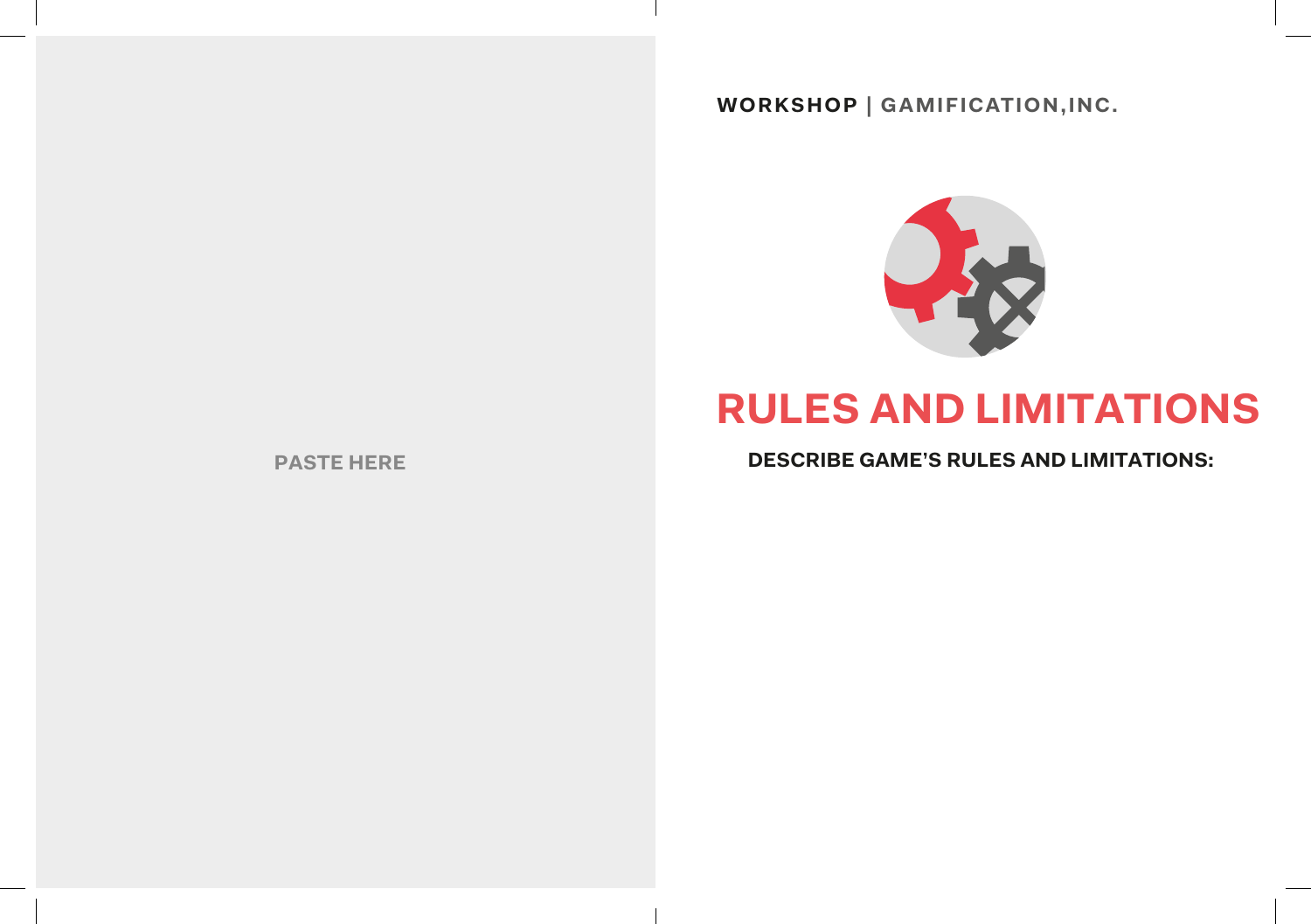#### **CLUE** Category – Investigation

Objective – Solve a crime by identifying cards contained in an envelope. Each player should suggest which cards are the secret ones, while the remaining players attempt to disprove that supposition by showing any card forming part of that suggestion, thus proving that that particular card could not be in the envelope. Once a player believes that he/ she has solved the crime, he/she makes an accusation, naming the killer, homicide weapon and the room in the mansion in which the homicide took place. The accuser himself/herself secretly checks the cards in the envelope. If the player is proved right, he/she is declared the winner. If the player is wrong, then he/she is eliminated and will only be permitted to disprove the suggestions of the remaining participants.

#### **MONOPOLY**

Category – Financial strategy

Objective – Domination of market by a single entity. Players move round a board purchasing commercial or residential real estate and collecting rent from their opponents. The final objective of the game is to bankrupt opposing players.

#### **RISK**

Category – Territorial conquest

Objective – Territorial conquest. The game is played on a board depicting the world, divided into six regions (Europe, Asia, Africa, North America, South America and Oceania). Each player receives a card with a specific objective, the winner being the first to achieve his/her objective. The game is played in rounds in which participants deploy their armies and attack other opponents. A game can run for a number of hours, with disputes governed by the strategies of the participants and the roll of the dice.

#### **PROFILE (a Brazilian board game)**

Category – Analysis of clues

Objective – On the board, the player whose turn it is chooses a number between one and twenty. The person holding that card then reads out the corresponding clue. If the player successfully guesses the answer, he/she wins the round and moves forward the number of places corresponding to the clues remaining on the board. If the player is unable to guess the correct answer, he/she loses his/her turn to the next player in line, who then chooses another clue, and so on successively down the line. The winner is the first to reach the end of the board. Each card has twenty clues relating to a person, an object, a year or a place. Players are given one clue after another until someone correctly identifies the secret profile on the card.

#### **IMAGE AND ACTION (a Brazilian board game)**

Category – Creativity and Teamwork

Objective – Each team moves a pawn on a board consisting of a sequence of squares, each containing a letter or form of identifying the type of image to be designed therein. The objective is to be the first to team to reach the last space on the board. To do so, the player must guess the word or phrase being created by his/her partner.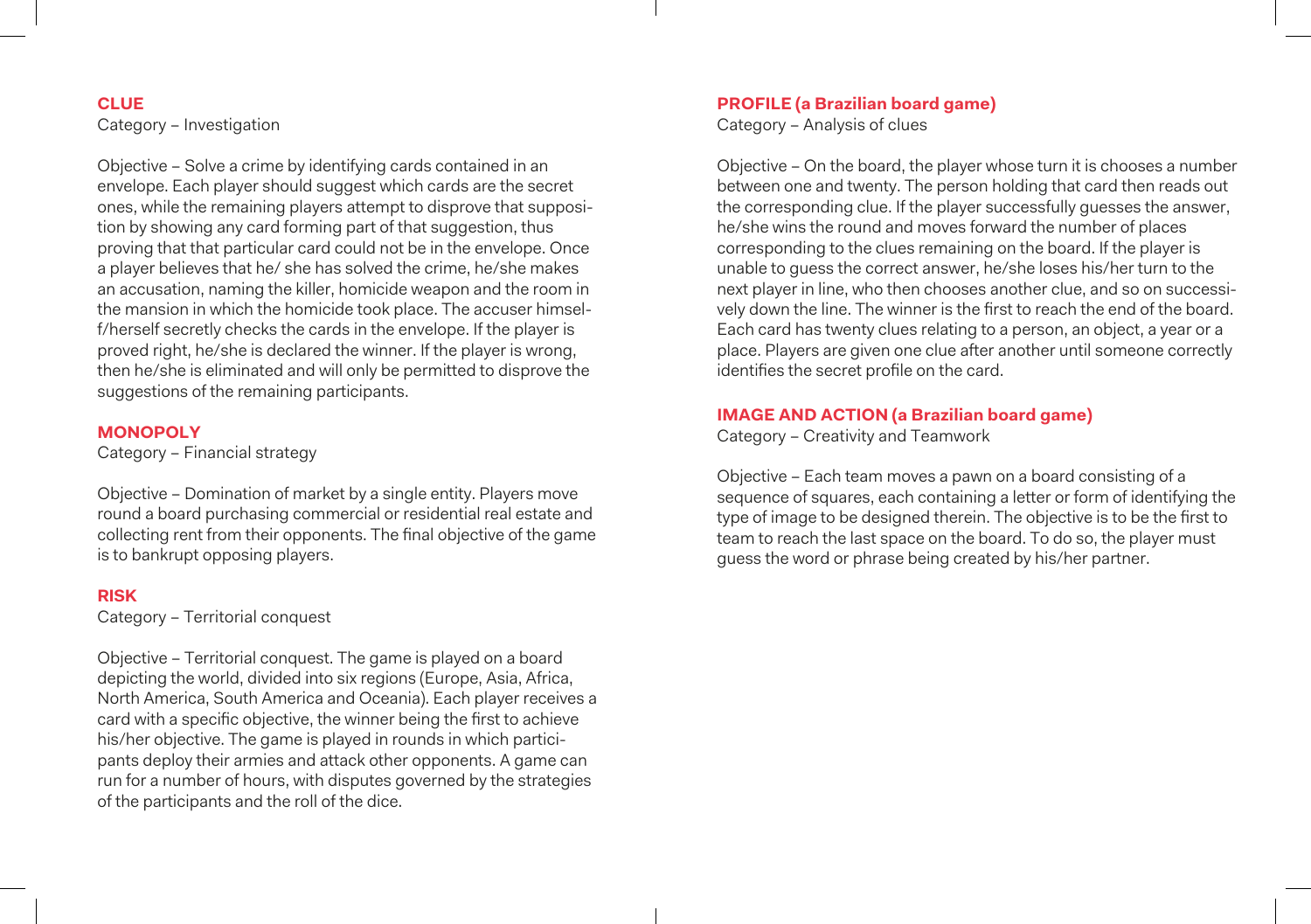#### **WORKSHOP | GAMIFICATION,INC.**



# **PLAYER'S DETAILS**

**PASTE HERE**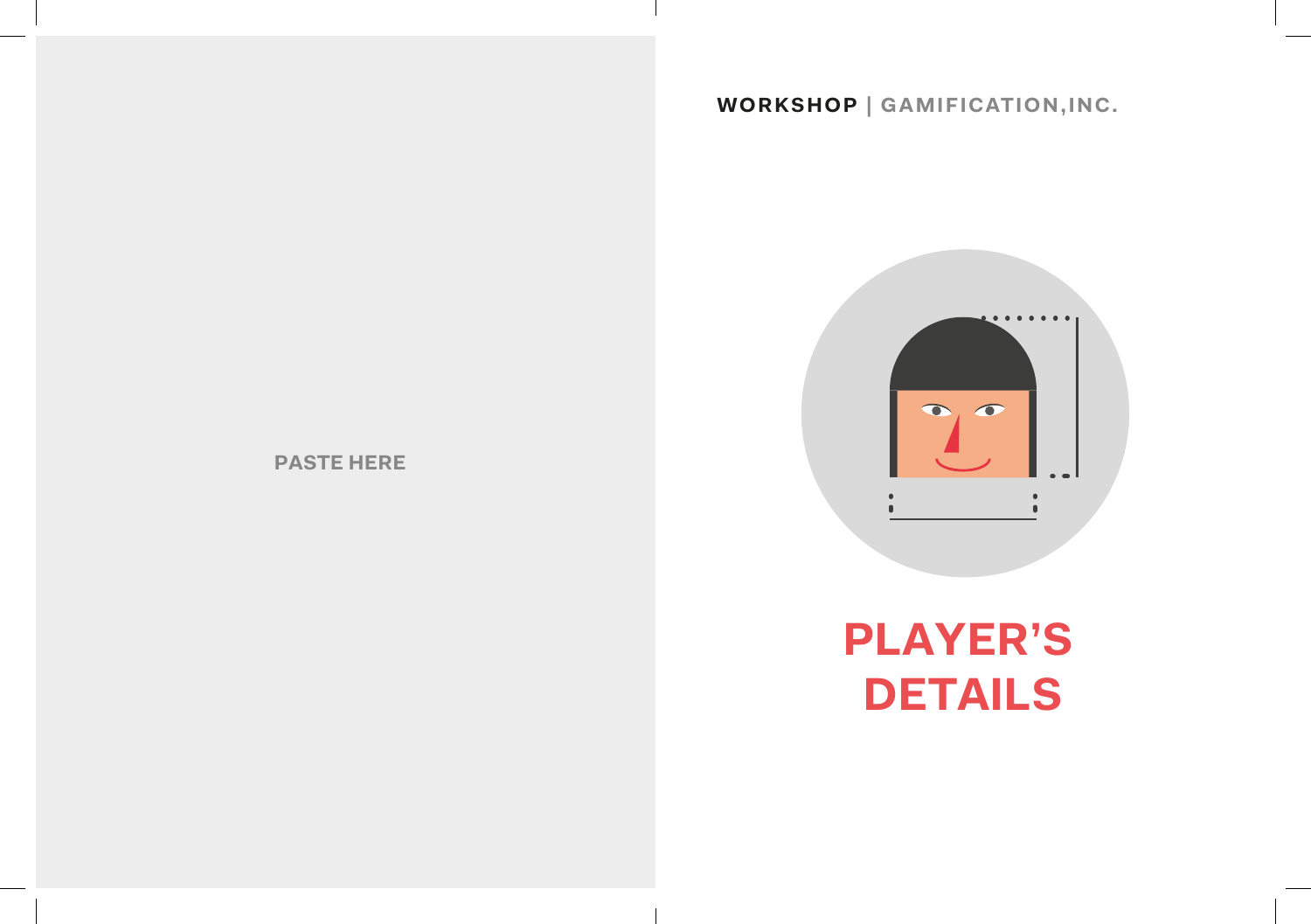## **1- Basic details**

| Name:    |  |  |
|----------|--|--|
| Surname: |  |  |
| Gender:  |  |  |
| Age:     |  |  |

## **2- Demographic details**

Social class:

Educational level:

Position held:

## **3- Personality**

 $\mathbf{I}$ 

Typical phrase:

Interests/Hobbies:

Skills:

Personal history:

Complaints:

Motivations: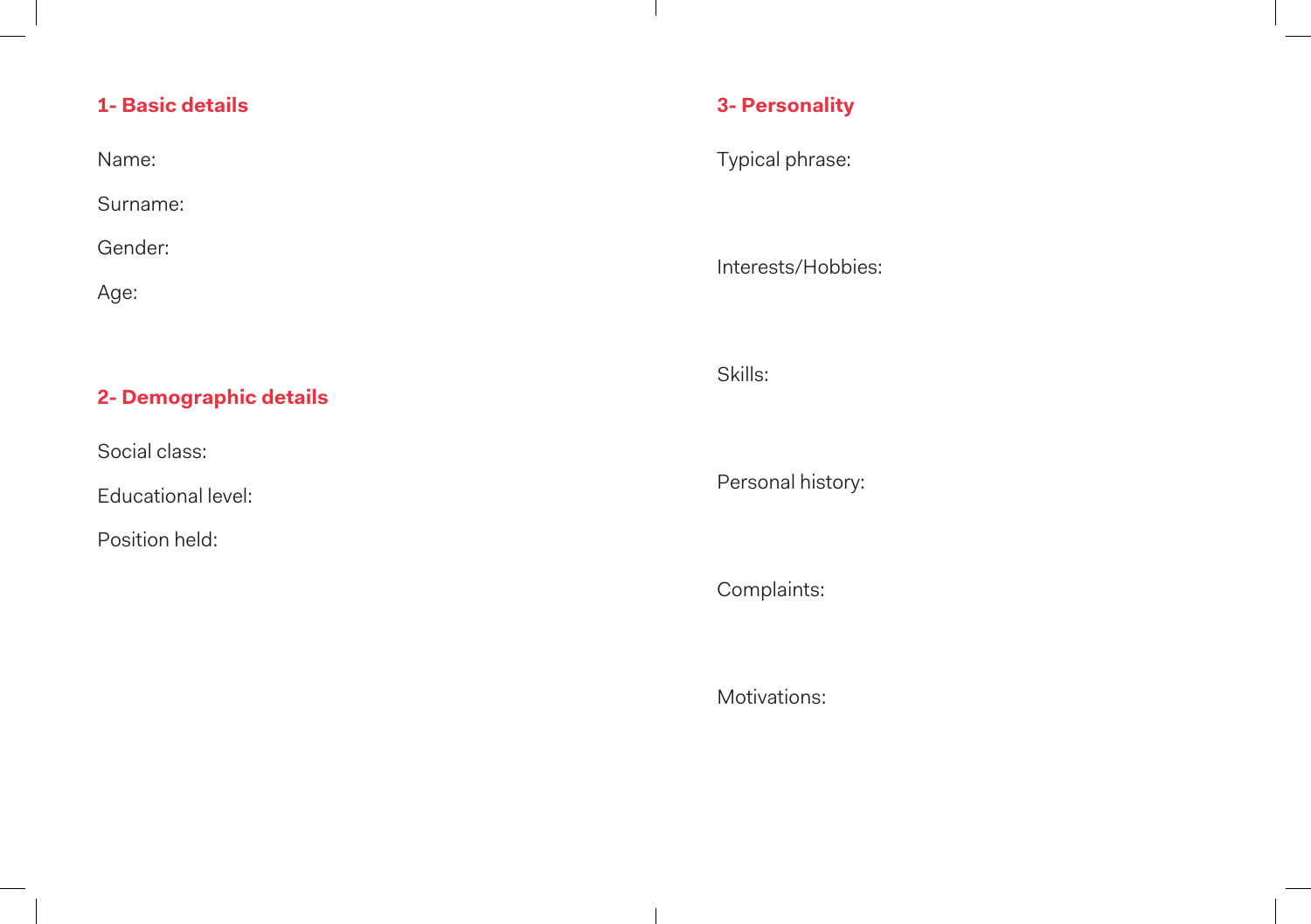#### **WORKSHOP | GAMIFICATION,INC.**



# **CHALLENGES AND ACTIONS**

**PASTE HERE**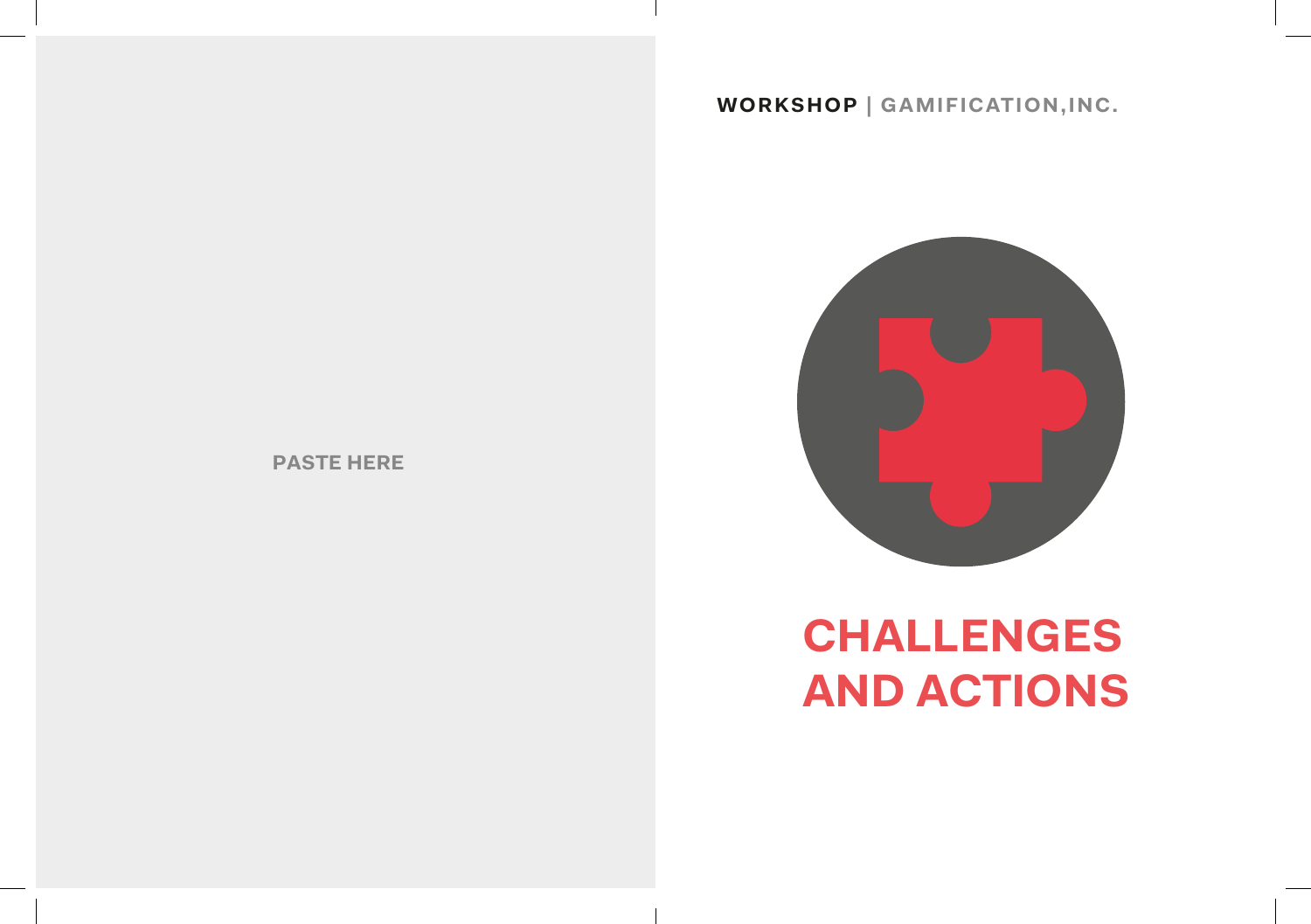#### **ACTION**

**BUILD**

**CREATE**

**DESIGN WIN COMPETE**

**EXPRESS MEMORIZE SHOW OFF**

**CUSTOMIZE COMPARE**

**PURCHASE CHALLENGE**

**COMMENT PROVOKE**

**DESCRIBE**

| <b>CHOOSE</b>      |                                    |
|--------------------|------------------------------------|
| <b>SEE</b>         | <b>LAYER</b><br><b>COLLABORATE</b> |
|                    |                                    |
| <b>COLLECT</b>     | <b>HELP</b>                        |
| <b>EXPLORE</b>     | <b>DIVIDE</b>                      |
| <b>CURATORSHIP</b> | <b>GIVE</b>                        |
| <b>VOTE</b>        | <b>THANK</b>                       |
| <b>RANK</b>        | <b>LIKE</b>                        |
| <b>ASSESS</b>      |                                    |
|                    |                                    |

#### **DESCRIBE PRINCIPAL CHALLENGES AND ACTIONS OF THE GAME:**

 $\perp$ 

**INTERACTING**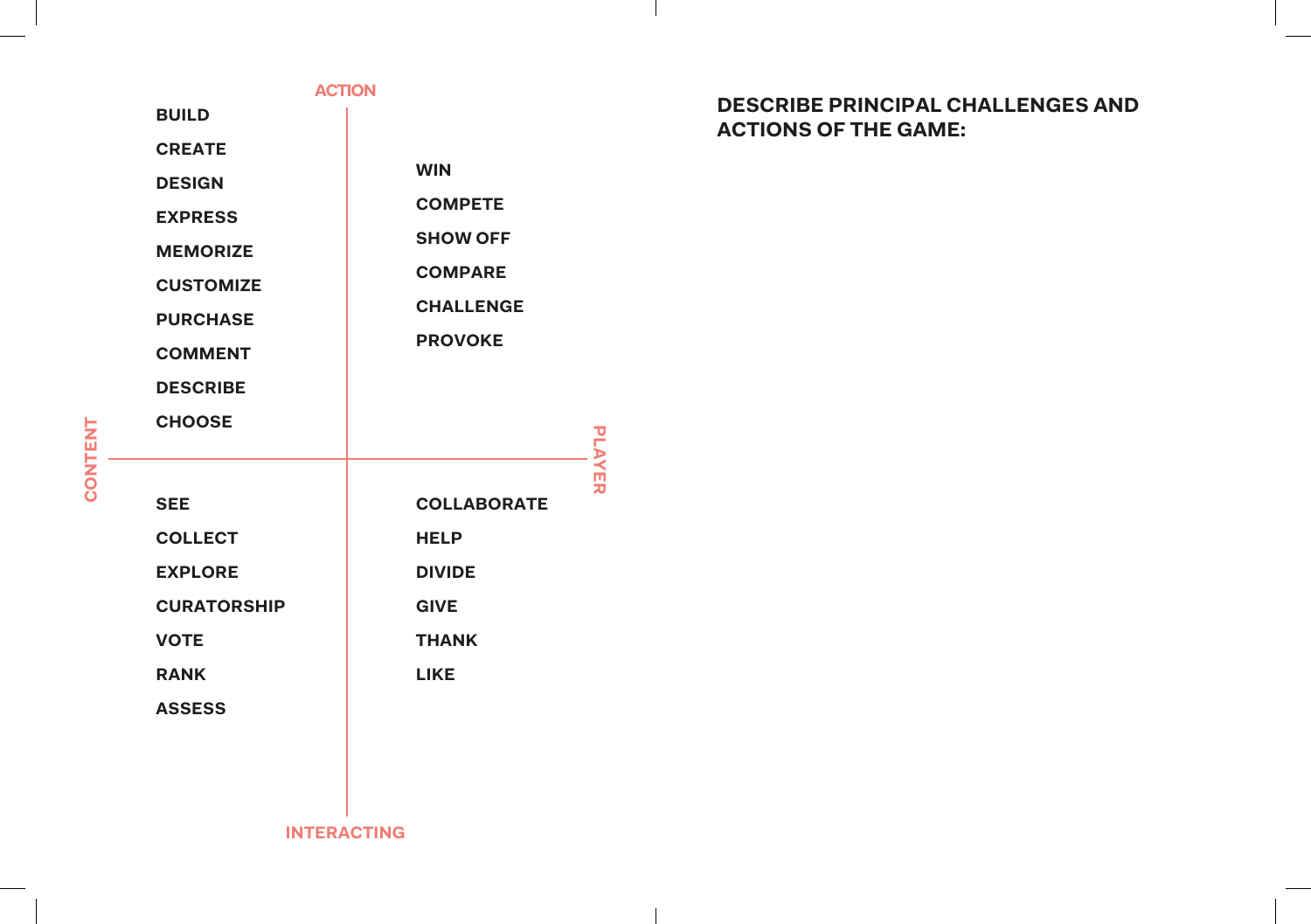

# CHALLENGE 1 – Player's Details CHALLENGE 2 – Challenges and Actions CHALLENGE 3 – Rules and Limitations

# PASTE HERE THE RESERVE THE PASTE HERE



# **WORKSHOP | GAMIFICATION,INC.**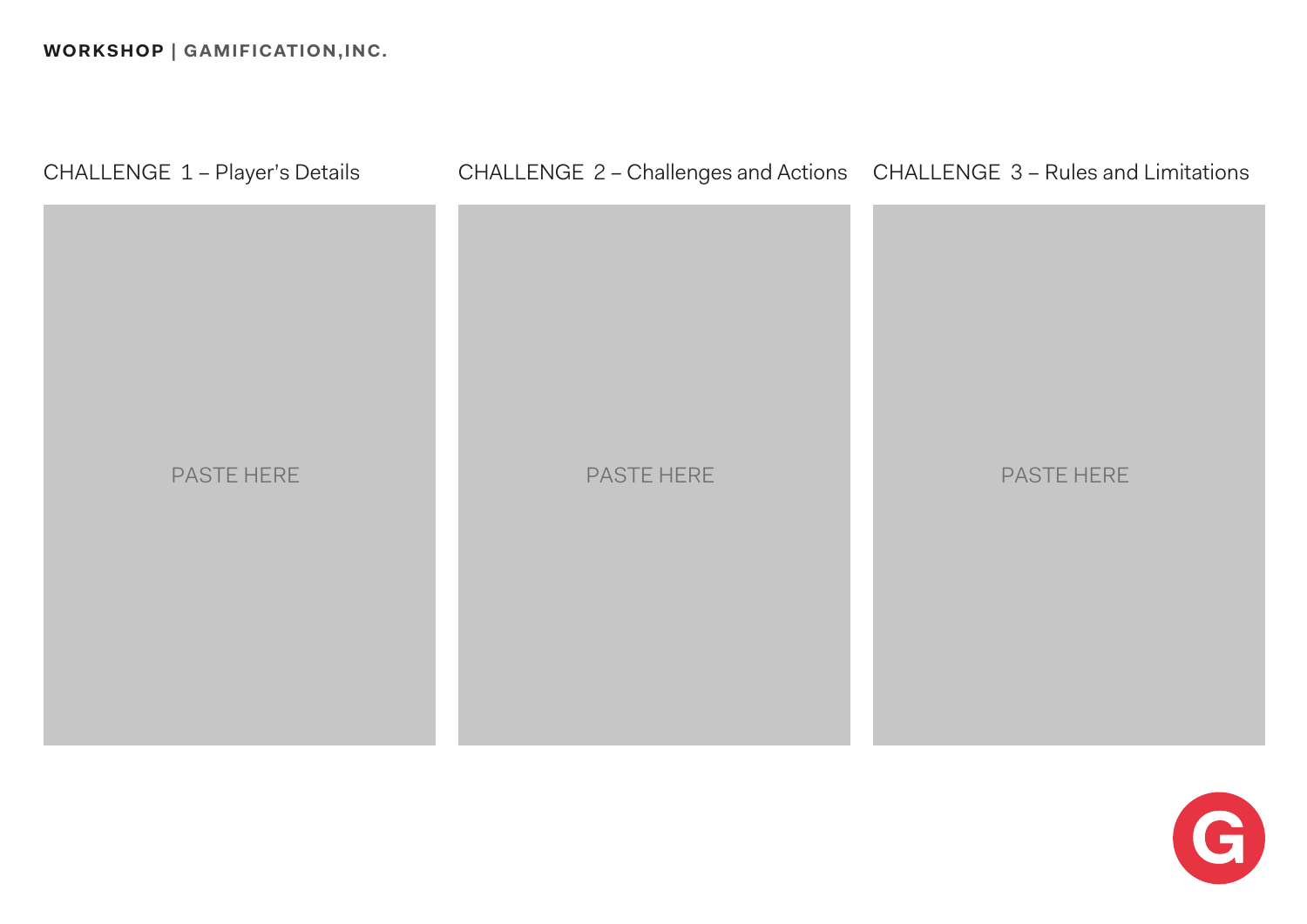

## **PASTE YOUR PROBLEM HERE**

## **DESCRIPTION OF POSSIBLE SOLUTIONS TO PROBLEM:**

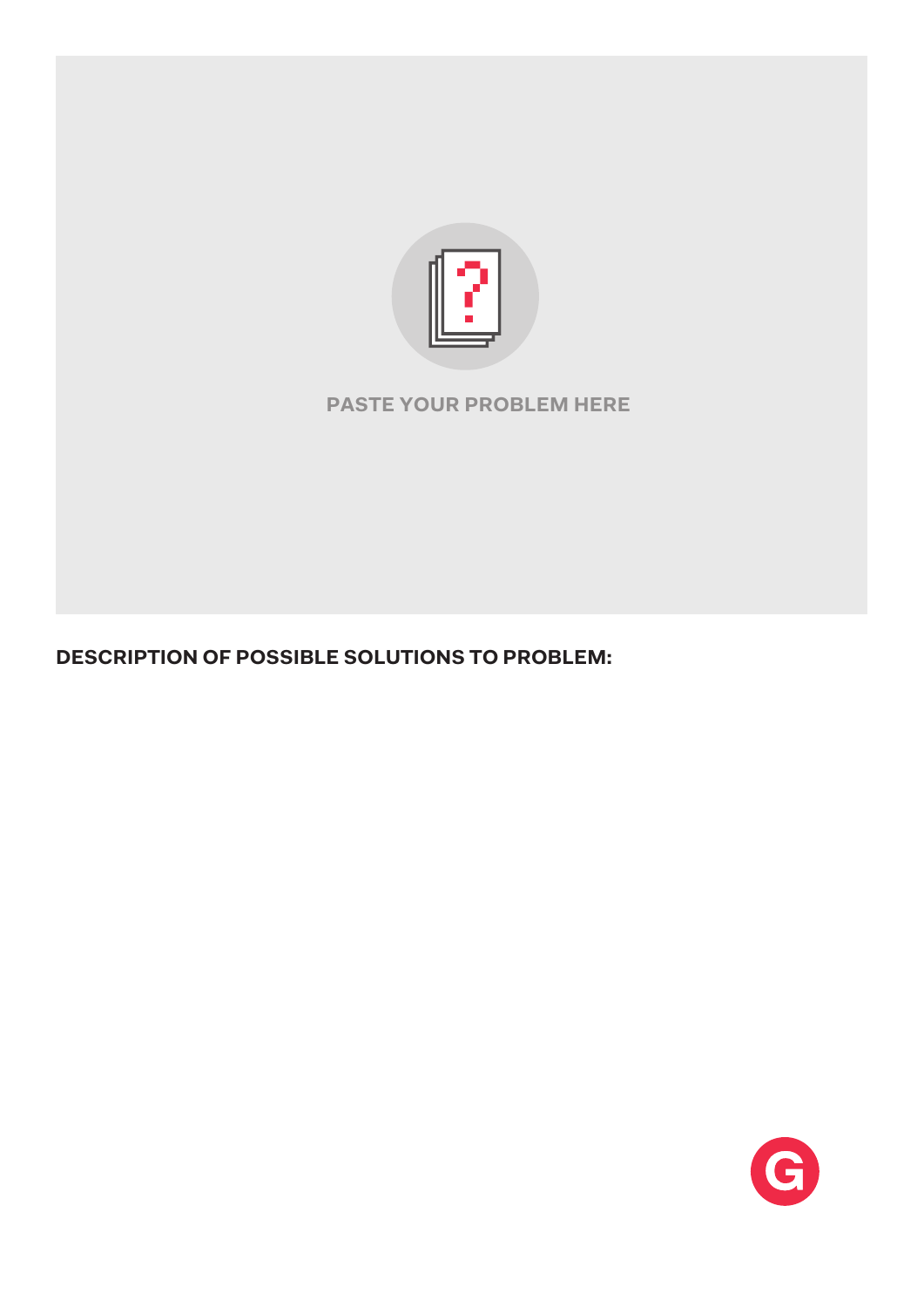$\Box$ 

 $\overline{\mathbf{u}}$ 

 $\perp$ 

Guarantee total function of all services under the scope of the area (Technology, Telecommunications, Telephony, etc), in compliance with the SLA's, costs and quality agreed with the internal users and the respective suppliers.



 $\Gamma$ 

L

Guarantee compliance with the deadlines, costs and quality of new projects.



 $\Gamma$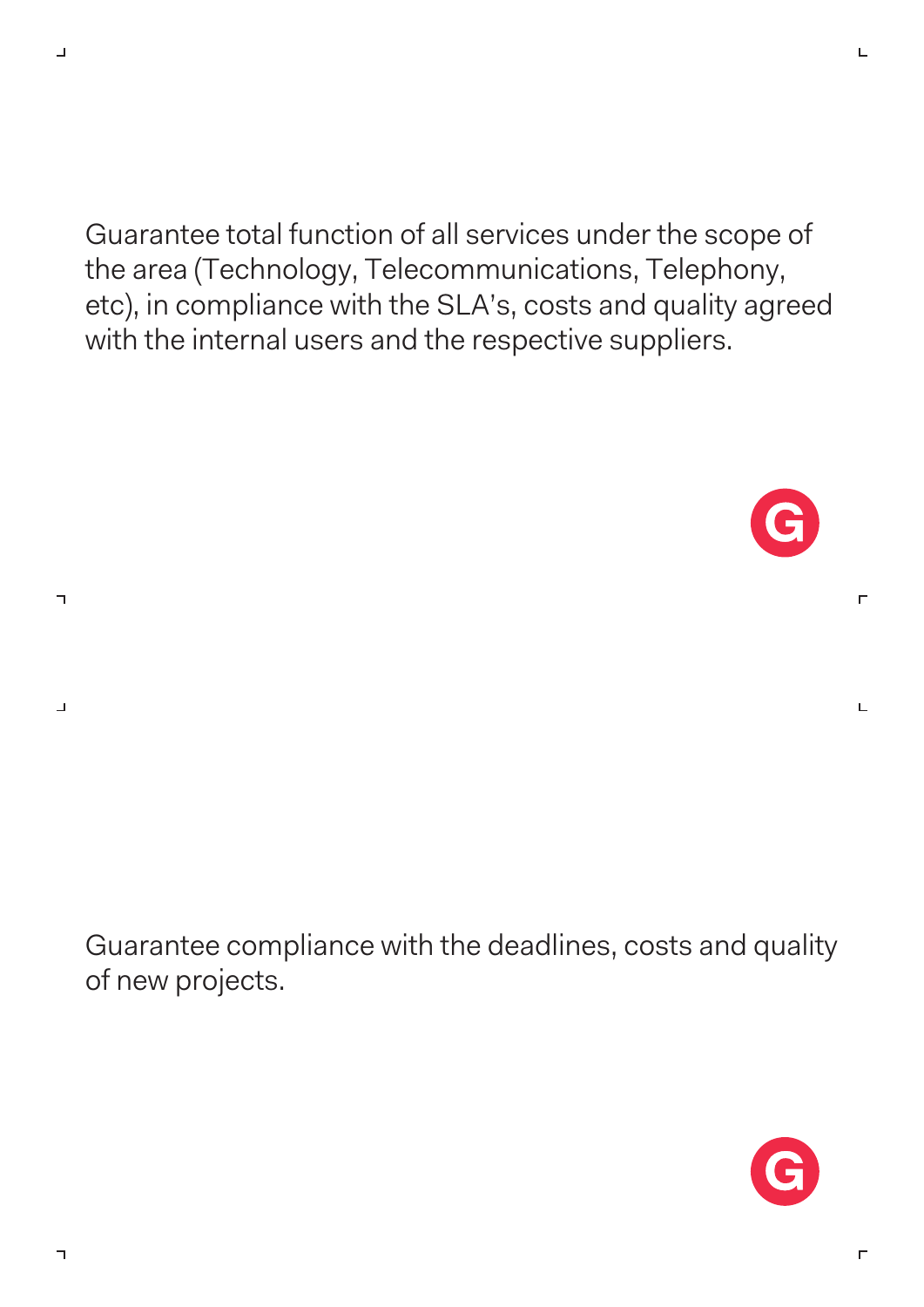$\overline{\mathbf{u}}$ 

 $\perp$ 

Play a leadership role at the head of your team, attracting and retaining talent.

 $\Gamma$ 

L

Represent the area in matters involving the company's board of directors, encouraging innovation in working processes and systemic automation.



 $\Gamma$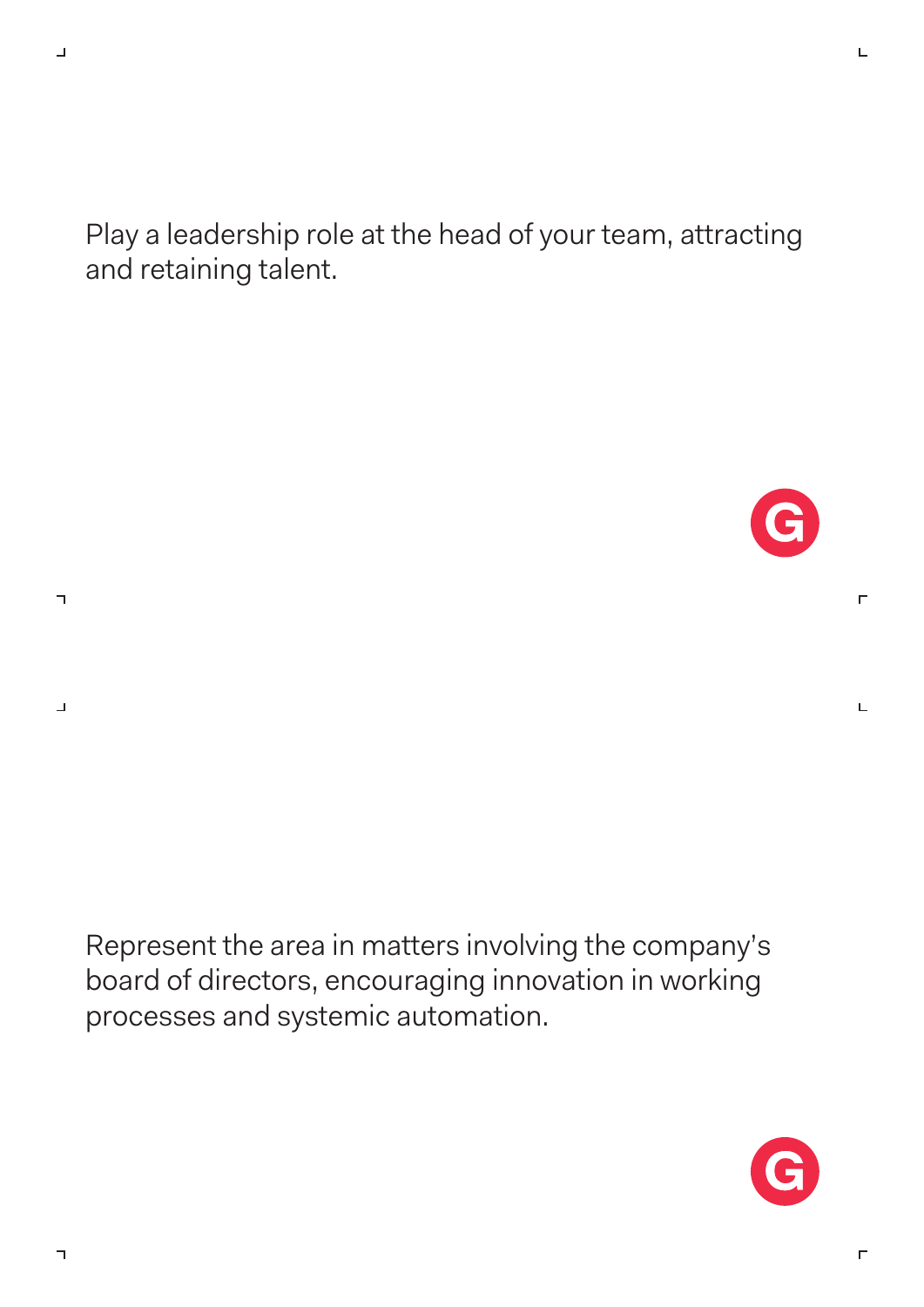$\Box$ 

 $\overline{\mathbf{u}}$ 

 $\perp$ 

Necessity of being involved in negotiations with various Technology suppliers.



 $\Gamma$ 

L

Be the focal point for the internal users and ensure that the technology employed reflects the company's strategic guidelines as a whole.



 $\Gamma$ 

L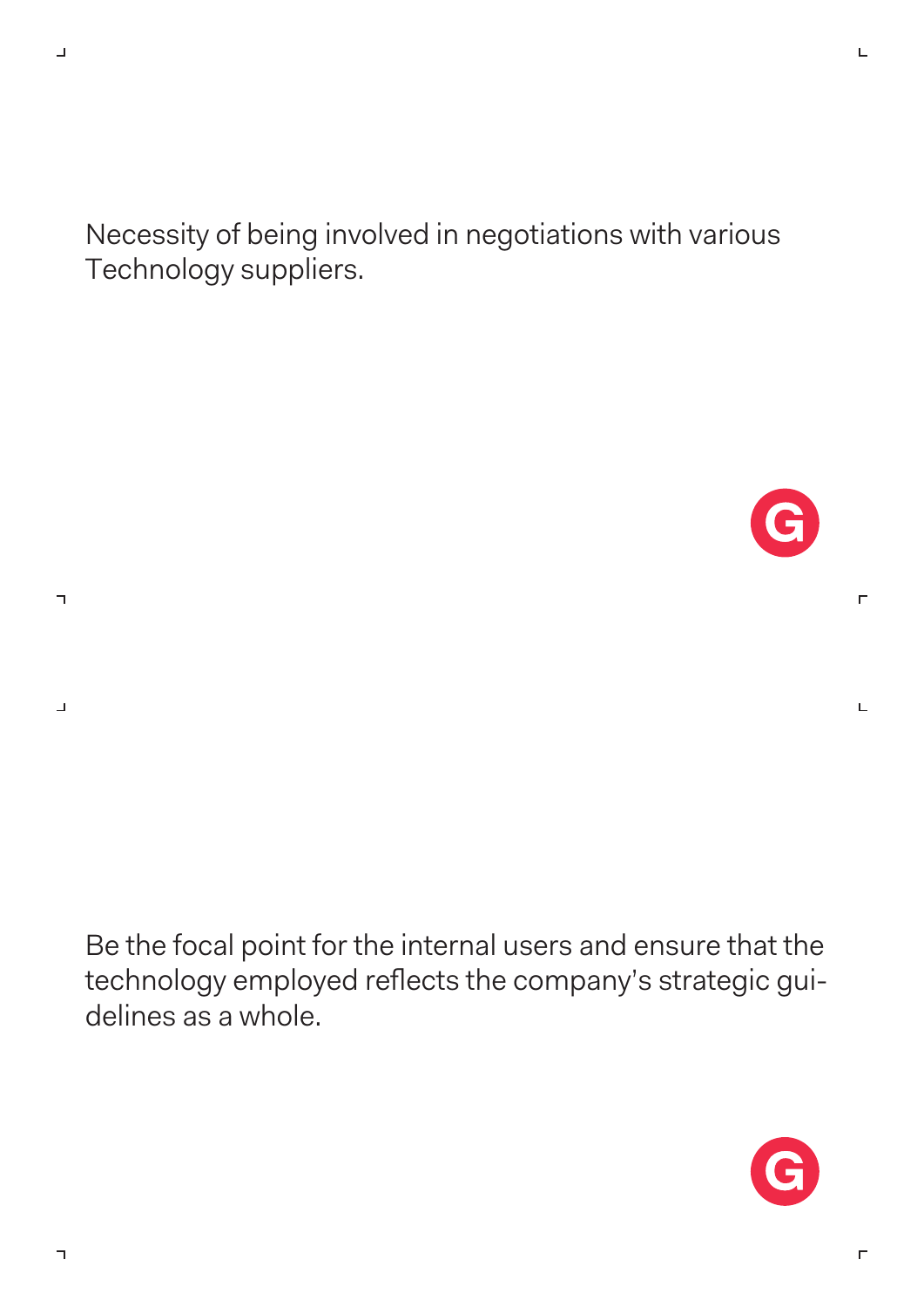Head the Prioritization process and the approval of IT improvement projects, notwithstanding budgetary pressures.





 $\Gamma$ 

Ц

 $\Gamma$ 

L

 $\Box$ 

 $\overline{\mathbf{u}}$ 

 $\perp$